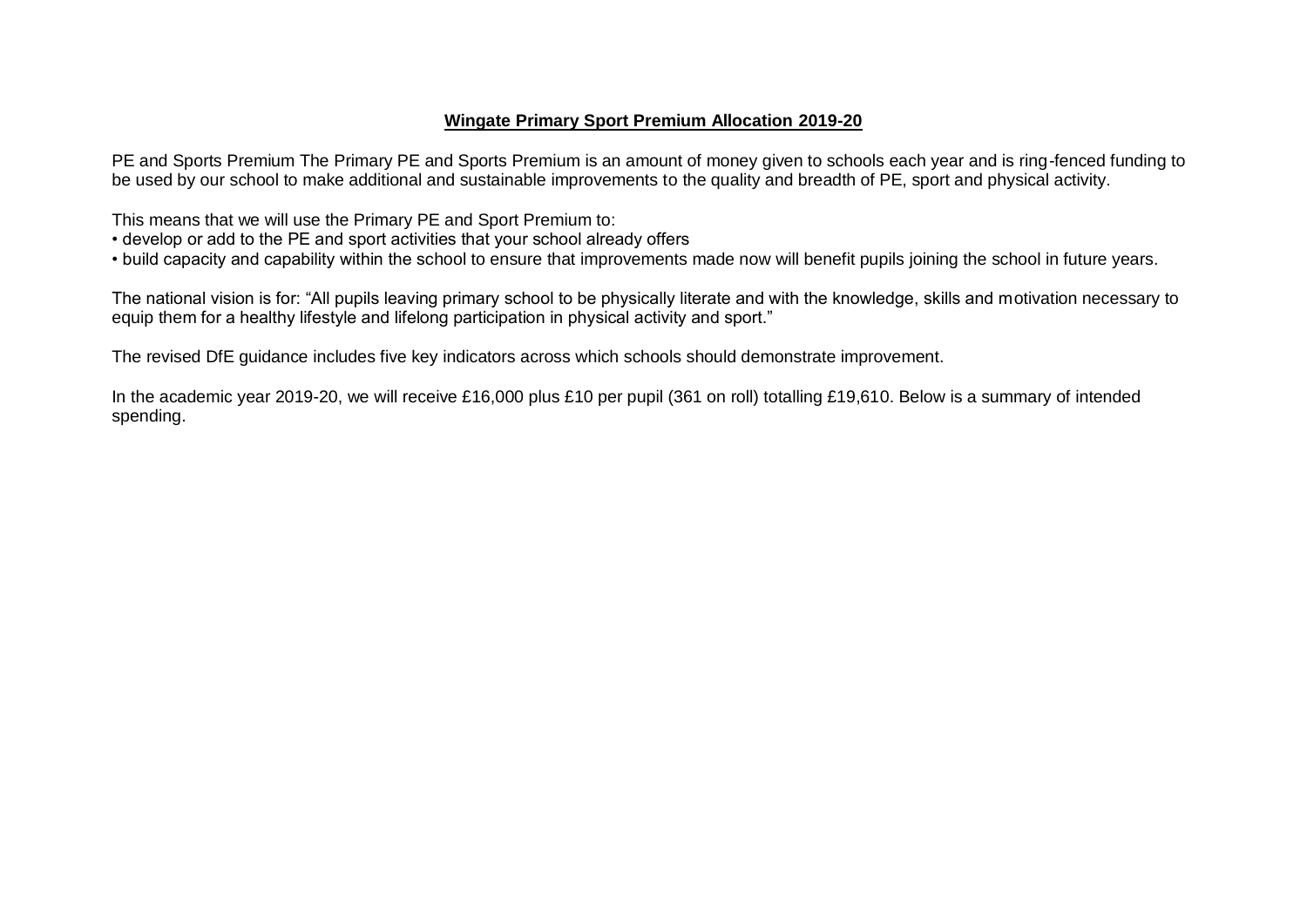**Key indicator 1: The engagement of all pupils in regular physical activity – Chief Medical Officer guidelines recommend that primary school children undertake at least 30 minutes of physical activity a day in school**

| Focus                                                                                                                                                                                             | Actions                                                                                      | Costs      | Impact                                                                                                                            | <b>Future Actions and</b><br>Sustainability                        |
|---------------------------------------------------------------------------------------------------------------------------------------------------------------------------------------------------|----------------------------------------------------------------------------------------------|------------|-----------------------------------------------------------------------------------------------------------------------------------|--------------------------------------------------------------------|
| Create more opportunities<br>for children to sustain 30<br>minutes of physical activity<br>every day.                                                                                             | Structured breakfast clubs<br>activities, more organised<br>games at lunchtimes              | <b>TBC</b> | Children engaged before<br>and during school<br>improving engagement in<br>lessons and boosting<br>physical health                | Add more resources to<br>breakfast clubs as<br>required.           |
| Developing a wider range<br>of activities to encourage<br>an active playground to<br>allow children to engage in<br>30 minutes of physical<br>activity per day, including<br>emphasis on skipping | Purchase additional<br>resources for children to<br>use outside including<br>skipping ropes. | £1000      | More children engaged in<br>play at break and<br>lunchtimes for longer<br>periods. More areas for<br>children to explore in play. | Investigate possibility of<br>larger fitness outdoor<br>equipment. |

### **Key indicator 2: The profile of PE and sport being raised across the school as a tool for whole school improvement**

| <b>Focus</b>                      | <b>Actions</b>              | Costs | Impact                     | <b>Future Actions and</b>  |
|-----------------------------------|-----------------------------|-------|----------------------------|----------------------------|
|                                   |                             |       |                            | Sustainability             |
| <b>High quality Curricular PE</b> | Ensure all children receive | N/A   | Children engaged in well   | Ensure staff are confident |
|                                   | 2 hours of timetabled PE    |       | paced, structured lessons. | in areas of sport that are |
|                                   | lessons                     |       |                            | unfamiliar to them.        |
|                                   |                             |       |                            |                            |
|                                   |                             |       |                            |                            |
| Improved PE resources             | Audit of equipment and list | £1000 | New mats have worked       | Complete summer audit      |
|                                   | of immediate areas to       |       | well, much easier to use   | and create purchase list   |
|                                   | address. Focus on new       |       | and led to greater use of  | prior to end of summer     |
|                                   | gym mats and storage at     |       | gym equipment as a         | term.                      |
|                                   | <b>Church Street site</b>   |       | whole.                     |                            |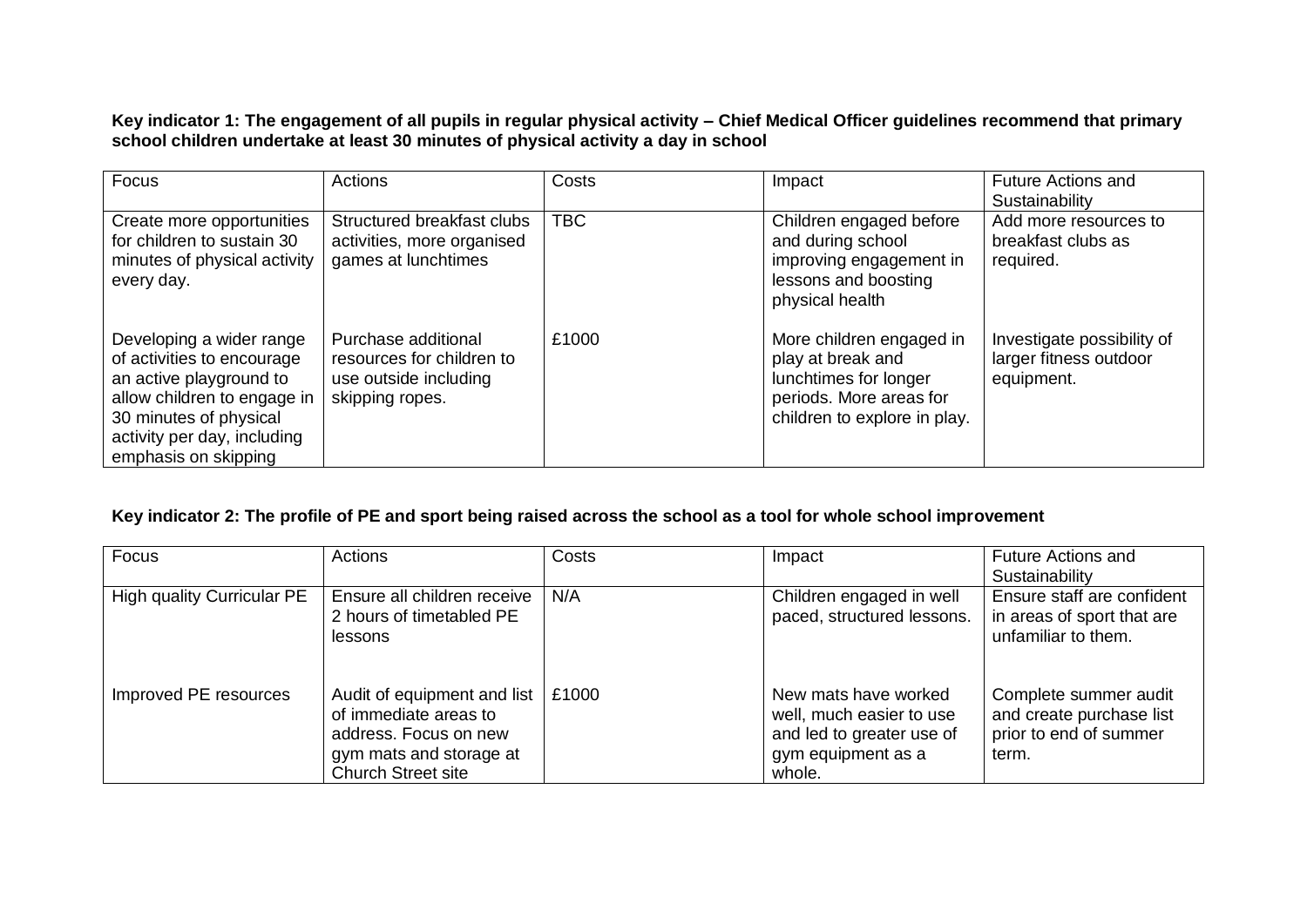# **Key indicator 3: Increased confidence, knowledge and skills of all staff in teaching PE and sport**

| Focus                                                                                                                                                                                                                                                                   | Actions                                                                                                                            | Costs            | Impact                                                                                                                                                                                     | <b>Future Actions and</b><br>Sustainability |
|-------------------------------------------------------------------------------------------------------------------------------------------------------------------------------------------------------------------------------------------------------------------------|------------------------------------------------------------------------------------------------------------------------------------|------------------|--------------------------------------------------------------------------------------------------------------------------------------------------------------------------------------------|---------------------------------------------|
| Investing in the Easington<br><b>School Sports Partnership</b><br>SLA to ensure delivery of<br>a broad PE curriculum by<br>individual class teachers                                                                                                                    | Work alongside ESSP to<br>develop PE throughout<br>school and support all staff<br>in the delivery of teaching<br>PE.              | £7,500           | Class teachers are more<br>confident in delivering the<br>knowledge, skills and<br>practice of the games,<br>gymnastics, dance and<br>athletics in the studies<br>attached to their class. | Sign in to the SLA again<br>next year.      |
| In order to improve<br>progress and achievement<br>of all pupils the focus is on<br>up-skilling the staff. The<br>PE PLT will attend training<br>and monitor existing PE<br>practice across the school,<br>including review of<br>resources and curriculum<br>coverage. | Establish dates when<br>cover is required and<br>appoint cover staff. Ensure<br>that time is provided for<br>school based working. | $£1000$ (approx) | children enjoy active PE<br>lessons and achieve the<br>expected standard                                                                                                                   |                                             |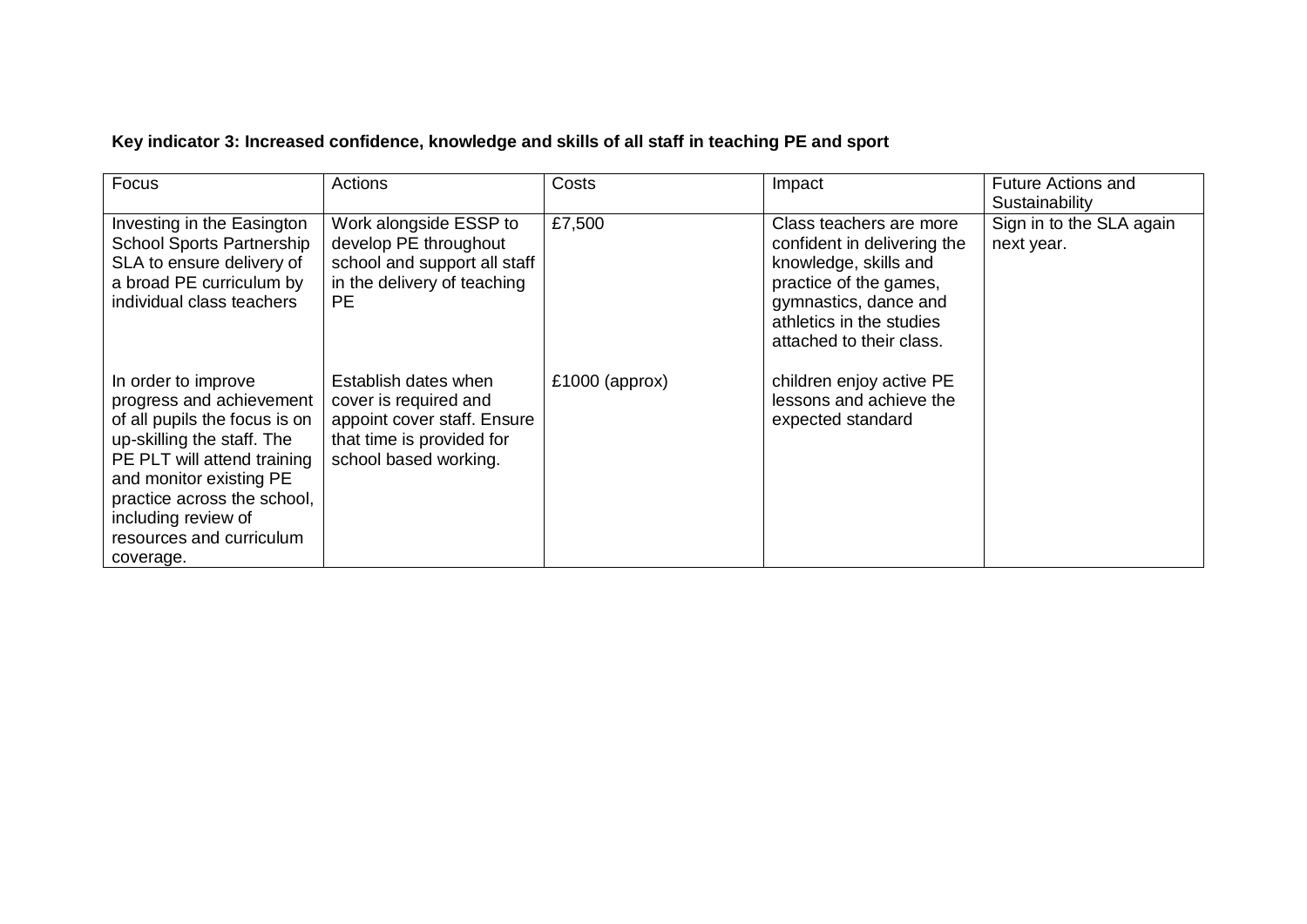# **Key indicator 4: Broader experience of a range of sports and activities offered to all pupils**

| Focus                                                                                                                                                                                                                                           | Actions                                                                                          | Costs  | Impact                                                                                                                                                                                                        | <b>Future Actions and</b><br>Sustainability                                                                                                        |
|-------------------------------------------------------------------------------------------------------------------------------------------------------------------------------------------------------------------------------------------------|--------------------------------------------------------------------------------------------------|--------|---------------------------------------------------------------------------------------------------------------------------------------------------------------------------------------------------------------|----------------------------------------------------------------------------------------------------------------------------------------------------|
| Continue to offer a wider<br>range of activities both<br>within and outside the<br>curriculum in order to get<br>more pupils involved.<br>Focus particularly on<br>those pupils who do not<br>take up additional PE and<br>Sport opportunities. | Involve external coaches<br>to work with staff and<br>children.                                  | £6,000 | Children have a range of<br>sessions from:<br><b>Brian Honour Football</b><br>School<br>S MAcallister heathy food<br>and active play<br>Hoopstarz                                                             | Look to expand range<br>seeking ideas from<br>children.                                                                                            |
| Provide a wider range of<br>after school sport, hobbies<br>and activities clubs with<br>which children may be<br>unfamiliar to promote<br>involvement in physical<br>activity.                                                                  | School PLT to agree on<br>range of clubs/activities to<br>be delivered by School<br>based staff. | £1,000 | All children provided with<br>the opportunity to be<br>involved and participate in<br>extra physical activity.<br>Sports based after school<br>clubs were held at daily<br>from Tuesday - Friday<br>each week | Continue to use PLT to<br>gather children's interests.<br>Create more focus on<br>Change 4 Life clubs termly<br>targeting less active<br>children. |